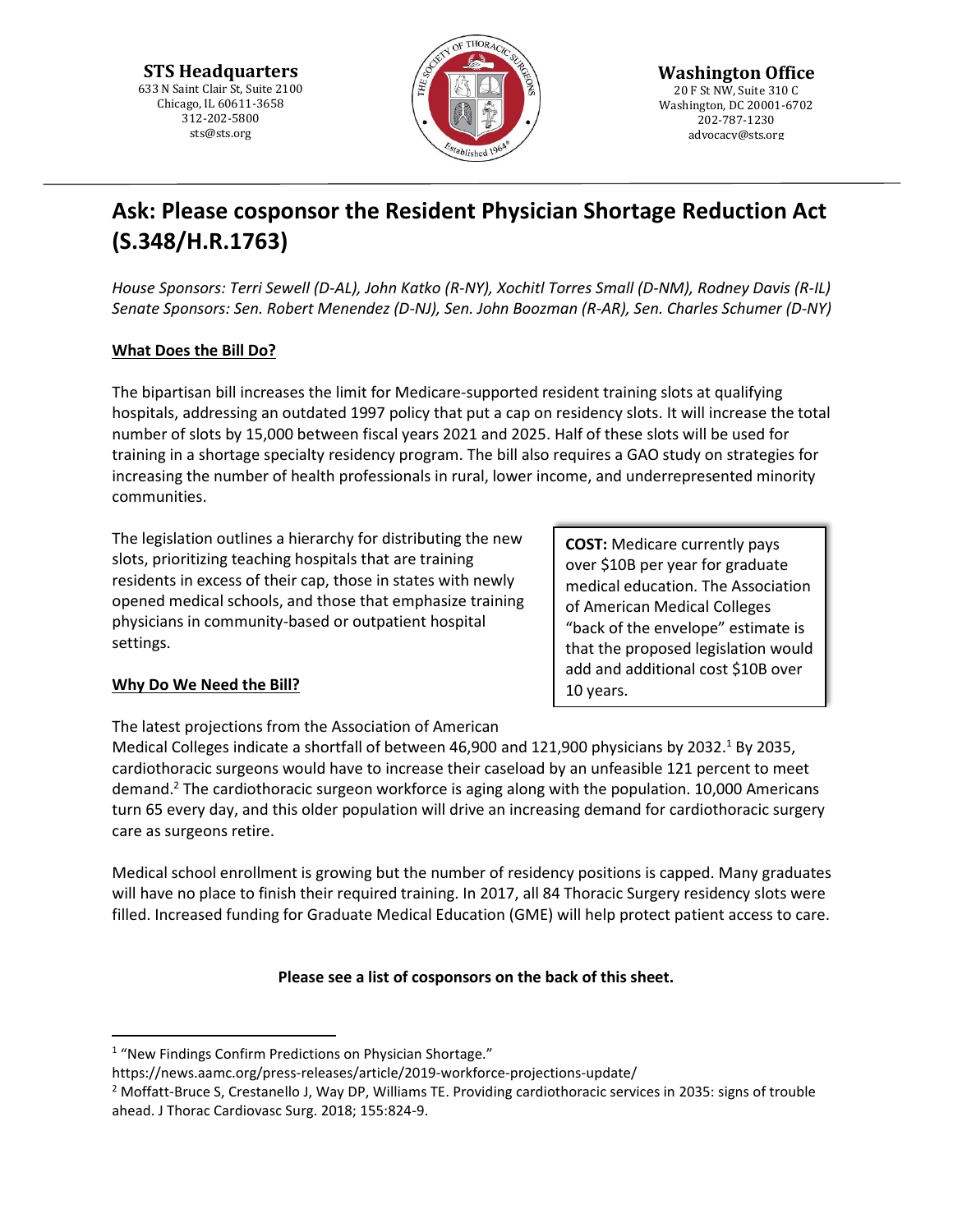**STS Headquarters** 633 N Saint Clair St, Suite 2100 Chicago, IL 60611-3658 (312) 202-5800 sts@sts.org



**Washington Office** 20 F St NW, Suite 310 C Washington, DC 20001-6702 (202) 787-1230 advocacy@sts.org

#### **Senate Cosponsors (as of 6/26/2019)**

Sen. Boozman, John [R-AR] Sen. Collins, Susan (R-ME) Sen. Lahey, Patrick (D-VT) Sen. Menendez, Robert (D-NJ) Sen. Merkley, Jeff (D-OR) Sen. Schumer, Charles E. [D-NY]

#### **House Cosponsors (as of 6/26/2019)**

Rep. Aguilar, Pete (D-CA) Rep. Amodei, Mark E. (R-NV) Rep. Axne, Cynthia (D-IA) Rep. Barragan, Nanette Diaz (D-CA) Rep. Beatty, Joyce (D-OH) Rep. Bera, Ami (D-CA) Rep. Bishop, Sanford D. Jr. (D-GA) Rep. Bonamici, Suzanne (D-OR) Rep. Boyle, Brendan F. (D-PA) Rep. Brindisi, Anthony (D-NY) Rep. Brooks, Susan W. (R-IN) Rep. Bustos, Cheri (D-IL) Rep. Carbajal, Salud O. (D-CA) Rep. Cardenas, Tony (D-CA) Rep. Castor, Kathy (D-FL) Rep. Chu, Judy (D-CA) Rep. Cicilline, David N. (D-RI) Rep. Cisneros, Gilbert Ray Jr. (D-CA) Rep. Clarke, Yvette D. (D-NY) Rep. Cohen, Steve (D-TN) Rep. Cook, Paul (R-CA) Rep. Cox, TJ (D-CA) Rep. Cuellar, Henry (D-TX) Rep. Davids, Sharice (D-KS) Rep. Davis, Susan A. (D-CA) Rep. Davis, Danny K. (D-IL) Rep. Davis, Rodney (R-IL) Rep. DeFazio, Peter A. (D-OR) Rep. DeGette, Diana (D-CO) Rep. DeLauro, Rosa L. (D-CT) Rep. Delgado, Antonio (D-NY) Rep. Deutch, Theodore E. (D-FL) Rep. Doggett, Lloyd (D-TX)

Rep. Doyle, Michael F. (D-PA) Rep. Engel, Eliot L. (D-NY) Rep. Escobar, Veronica (D-TX) Rep. Espaillat, Adriano (D-NY) Rep. Finkenauer, Abby (D-IA) Rep. Fitzpatrick, Brian K. (R-PA) Rep. Fleischmann, Charles J. Chuck (R-TN) Rep. Fletcher, Lizzie (D-TX) Rep. Foster, Bill (D-IL) Rep. Gabbard, Tulsi (D-HI) Rep. Garamendi, John (D-CA) Rep. Golden, Jared F. (D-ME) Rep. Gonzalez, Vicente (D-TX) Rep. Gonzalez-Colon, Jenniffer (R-PR) Rep. Gooden, Lance (R-TX) Rep. Haaland, Debra A. (D-NM) Rep. Harder, Josh (D-CA) Rep. Hastings, Alcee L. (D-FL) Rep. Higgins, Brian (D-NY) Rep. Hill, Katie (D-CA) Rep. Hill, J. French (R-AR) Rep. Horsford, Steven (D-NV) Rep. Hurd, Will (R-TX) Rep. Jackson, Lee Sheila (D-TX) Rep. Jayapal, Pramila (D-WA) Rep. Jeffries, Hakeem S. (D-NY) Rep. Johnson, Eddie Bernice (D-TX) Rep. Joyce, David P. (R-OH) Rep. Kaptur, Marcy (D-OH) Rep. Katko, John (R-NY) Rep. Kelly, Robin L. (D-IL) Rep. Khanna, Ro (D-CA) Rep. Kilmer, Derek (D-WA)